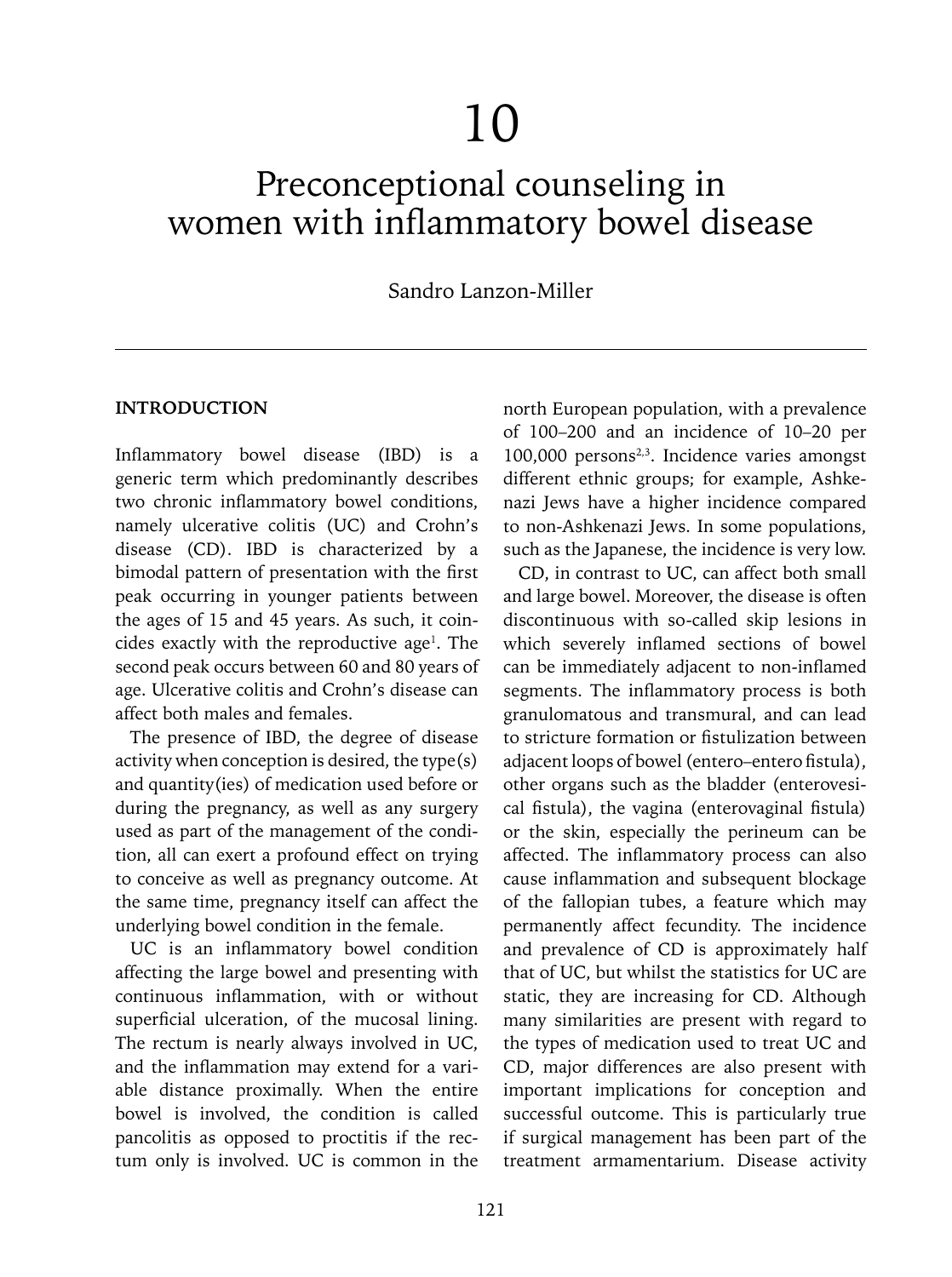#### PRECONCEPTIONAL MEDICINE

and the severity of such activity relative to the time of conception also affect the chances of a successful outcome. Because the variables and their combination(s) that impact conception are numerous, it is important to use an individualized approach for each couple thinking about starting a family. Generally the female with IBD seeks counseling prior to contemplating conception, but occasionally a diseasefree woman seeks help because the intended father of her child has some form of IBD and she or they are concerned that this may impact the decision or ability to conceive. In either case, it is important to recognize that patients with chronic conditions such as IBD often have experienced negative effects as regards their quality of life and have issues meriting discussion in advance of making such a life-changing decision<sup>4,5</sup>. All too often, these concerns are unvoiced and health-care providers should provide ample opportunity for patients and their partners to vocalize their concerns in the context of a tactful and sensitive discussion.

# **MANAGING EXPECTATIONS – A BESPOKE CLIENT CENTERED TEAM BASED APPROACH**

It is easily appreciated that what for anyone represents a potentially anxious time is even more so for patients with IBD who plan or manage to conceive. Simply put, such patients are worried about what will happen and have recurring questions including:

- Is it going to be difficult to become pregnant because of my medical condition?
- Is there a chance of my baby having IBD?
- Is it more likely that my baby will have a malformation?
- Is it possible that my medications will harm the baby?
- Is it alright to stop my medication before trying to conceive?
- Is it alright to take my medication during pregnancy?
- Is the condition more likely to flare up whilst I am pregnant?
- Is it alright to take stronger medications if I have a flare up?
- Is the surgery I had going to affect my chances of conceiving?
- Is my condition such that I can't deliver normally?
- Is it possible to breastfeed if I am taking these tablets?
- Is it going to be alright, doctor?

Given these circumstances, it follows that a team approach should be adopted from the earliest stages with the patient (and partner) central to any decision making. For this to occur, the patient must be confident that:

- 1. She can contact the team at any time usually this means by phone in the first instance, with the knowledge that she can be seen rapidly in clinic if need be. To easily accomplish this, the patient must be provided with the number of a contact person who she has met before, is always available and the patient can trust. In the UK this is usually a nurse specialist working with the gastroenterologist. Another important role for the specialist nurse is to act as liaison facilitator enabling all parties to co-ordinate their efforts.
- 2. She can get the same consistent message from the various parties involved in her care rather than contradictory advice from random health-care workers peripheral to her care. This means that *for quality care only senior members of the health-care team should be involved,* because junior team members may lack the in-depth knowledge or not understand the intricacies and subtleties around the pregnant woman with a difficult and often unpredictable condition.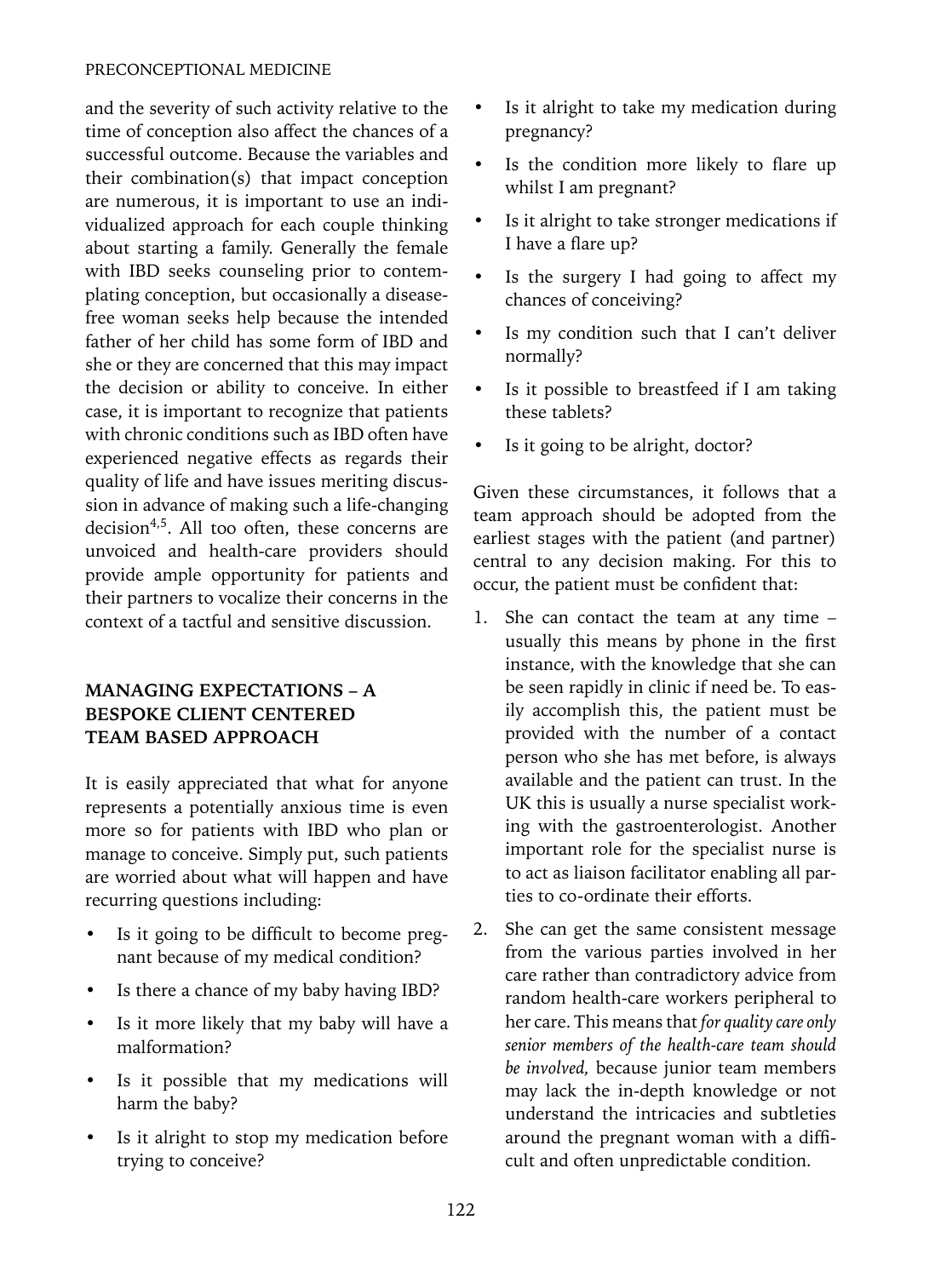3. The obstetrician, medical gastroenterologist and surgical gastroenterologist are clear in their focus and signed up to the same management plan. Nothing causes as much stress as being on the receiving end of mixed messages.

# **ISSUES TO BE ADDRESSED DURING PRECONCEPTION COUNSELING**

#### **Lifestyle**

In addition to the advice that would be provided to any woman contemplating conception, patients with IBD need to consider the following.

#### *Smoking*

Smoking cessation help should be offered to all women. Not only is smoking associated with intrauterine growth retardation and smaller babies, but also in patients with CD it is associated with a greater likelihood of relapse and slower treatment response.

#### *Nutrition*

Patients with IBD whose disease has been active often have some evidence of nutritional deficits in trace elements, iron stores or vitamins. This is especially true for those with CD. Therefore, early attention to this is especially important. Folic acid supplementation is routinely advised in all women, but is essential in patients with CD who may already be deficient and any IBD patient who has been on sulfsalazine which is a folic acid antagonist. Folic acid supplementation should be started in the preconception period, as the neural tube closes by the 28th day of pregnancy and supplementation begun after that day cannot be relied upon

to prevent neural tube defects (see Chapter 22).

#### **Inheritance**

Patients with IBD are usually quite aware of the genetic component to the condition, with UC and CD sufferers both reporting having first degree relatives with some IBD with a frequency ranging from 8 to  $13.8\%^{6-10}$ . The degree of concordance is greater with CD rather than UC. Studies of monozygotic twins in north European countries show a concordance of 20–50%, whereas for dizygotic twins the figure is only  $3-7\%$ <sup>11-14</sup>. The degree of concordance in UC is lower than that for CD. The fact that the concordance is not 100% in monozygotic twins supports the theory that genetics is just one of several components contributing to the etiology of IBD and that other factors which we do not fully understand also are present.

Most patients simply ask the question: 'What's the risk of us having a baby with ulcerative colitis or Crohn's disease?' This point needs to be discussed frankly with the patient and her partner. How the patient is counseled is important, as there is a tendency to focus on the negatives rather than the positives.

The risk of any offspring having some form of IBD depends on whether one or both parents suffer with the condition. Ethnicity is also a factor, as Jewish populations have a higher incidence of IBD than non-Jews. Yang's empirical study of the observed familial life time risks of developing IBD in a South Californian population revealed that the risks were 1.6% and 5.2% for non-Jews developing UC or CD, respectively<sup>15,16</sup>. However, for Jews the risks were considerably higher being 4.5% and 7.8% for UC and CD, respectively. If both parents suffer with IBD, then the chances are considerably greater at 36%.

Because patients or couples need easily understandable facts and figures to take away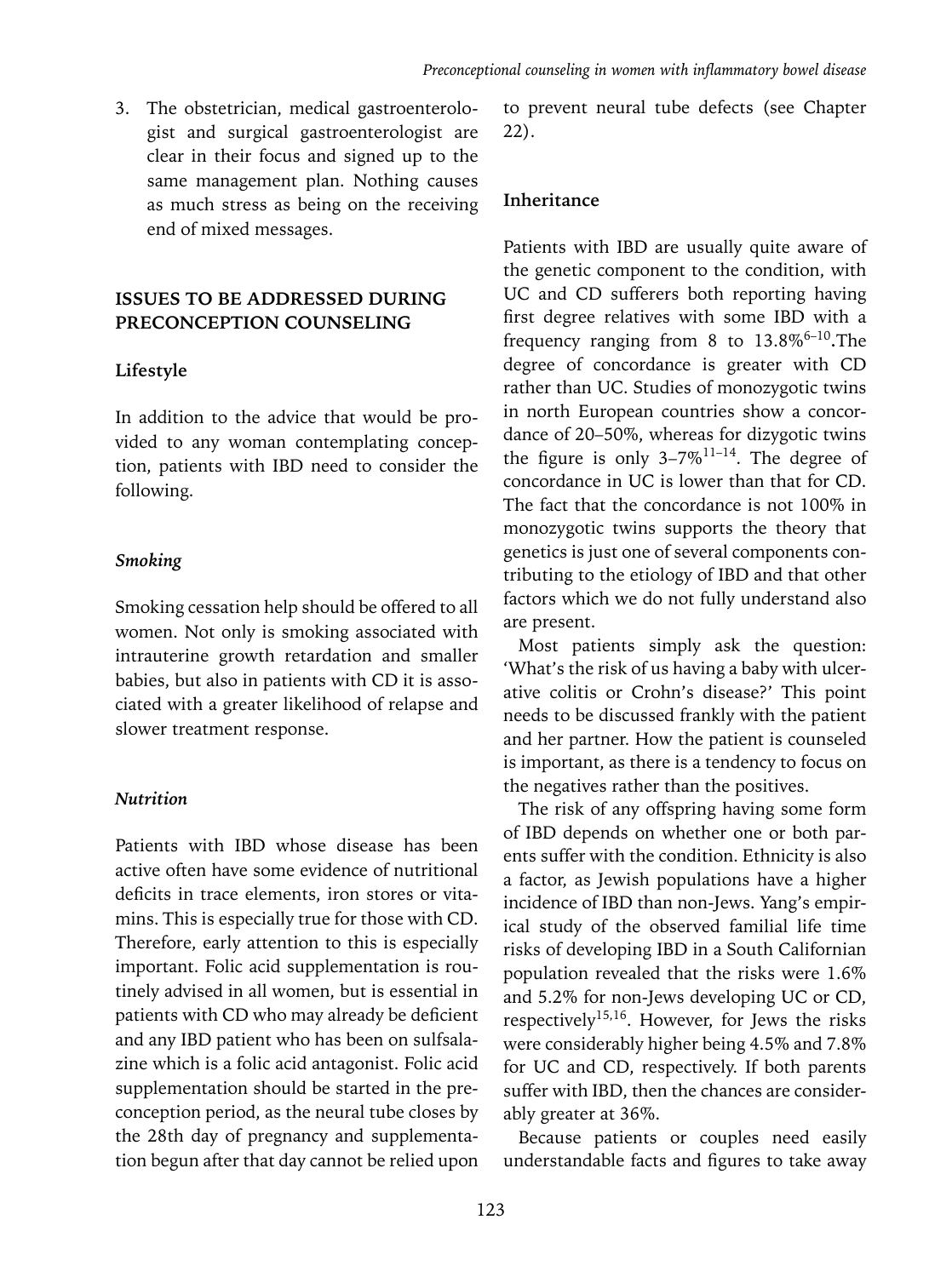#### PRECONCEPTIONAL MEDICINE

and think about, I generally phrase the risks as follows. If only one of the parents has IBD, the chance of having a child without IBD is approximately 95%. For Jewish patients, the ballpark figure for being disease free is 90%. If both parents have IBD, the chance of the offspring being IBD disease free all their life is only 65%.

### **Fertility and fecundity**

#### *Definition*

Unfortunately, even amongst clinicians there exists an opacity with regards to the correct use of these terms which are often used interchangeably. This circumstance has not been helped by demographers who refer to the ability of having babies as fecundity and the rate at which women actually have children as fertility; biologists and clinicians, on the other hand, seem to use the terms the other way around, namely saying that fertility is the theoretical capacity to have offspring, whereas fecundity is the actual realization of this, i.e. producing live born. To understand the differences seen between patients with active IBD, especially CD, and those with inactive disease, the use of the biologists' definition of fecundity and effective fecundity is revealing. Wood states that fecundity reflects both a woman's ability to conceive and her ability to carry the pregnancy to full term<sup>17</sup>. This author goes on to itemize some factors affecting ability to conceive which are of direct relevance to the IBD patient. These include not only what is referred to as 'susceptibility factors' such as the age of onset of menarche and menopause, but also pathological sterility – a factor in CD where inflammation of the fallopian tubes from adjacent inflamed loops of bowel may cause blockage. There are also 'fecundability' issues which include, amongst other things, duration and number of ovulatory cycles, which again are

often affected by severe flare ups of IBD and fetal loss.

#### *Voluntary childlessness and fear*

Mountfield *et al*., working with a group of Australian women with IBD, studied the issue of 'voluntary childlessness' by means of a detailed questionnaire18. Among respondents, 42.7% described a fear of infertility which was more marked in patients with CD compared to UC and more frequent in patients who had undergone surgery. Mountfield further reported that those who were voluntarily childless were so because of the following fears:

- Fear of congenital abnormalities 18%
- Concerns about genetic risks 15%
- Fears about teratogenicity of IBD medication  $-30\%$
- Medical advice about avoiding conception  $-35%$ .

Unfortunately, ill informed counseling by doctors appeared to have been a significant factor in the wish to remain childless in 35% of respondents and this observation underlines the importance of ensuring that preconception counseling is carried out by senior specialists who can not only ensure that the correct information is imparted, but also that the same message is relayed by all who constitute the team.

### *Fecundity in inactive inflammatory bowel disease*

Most studies show that the fertility and fecundity of patients with uncomplicated UC and CD is the same as that of the general population<sup>19-22</sup>. Therefore, patients with inactive uncomplicated IBD can be reassured that their chance of conceiving is the same as if they did not have the condition.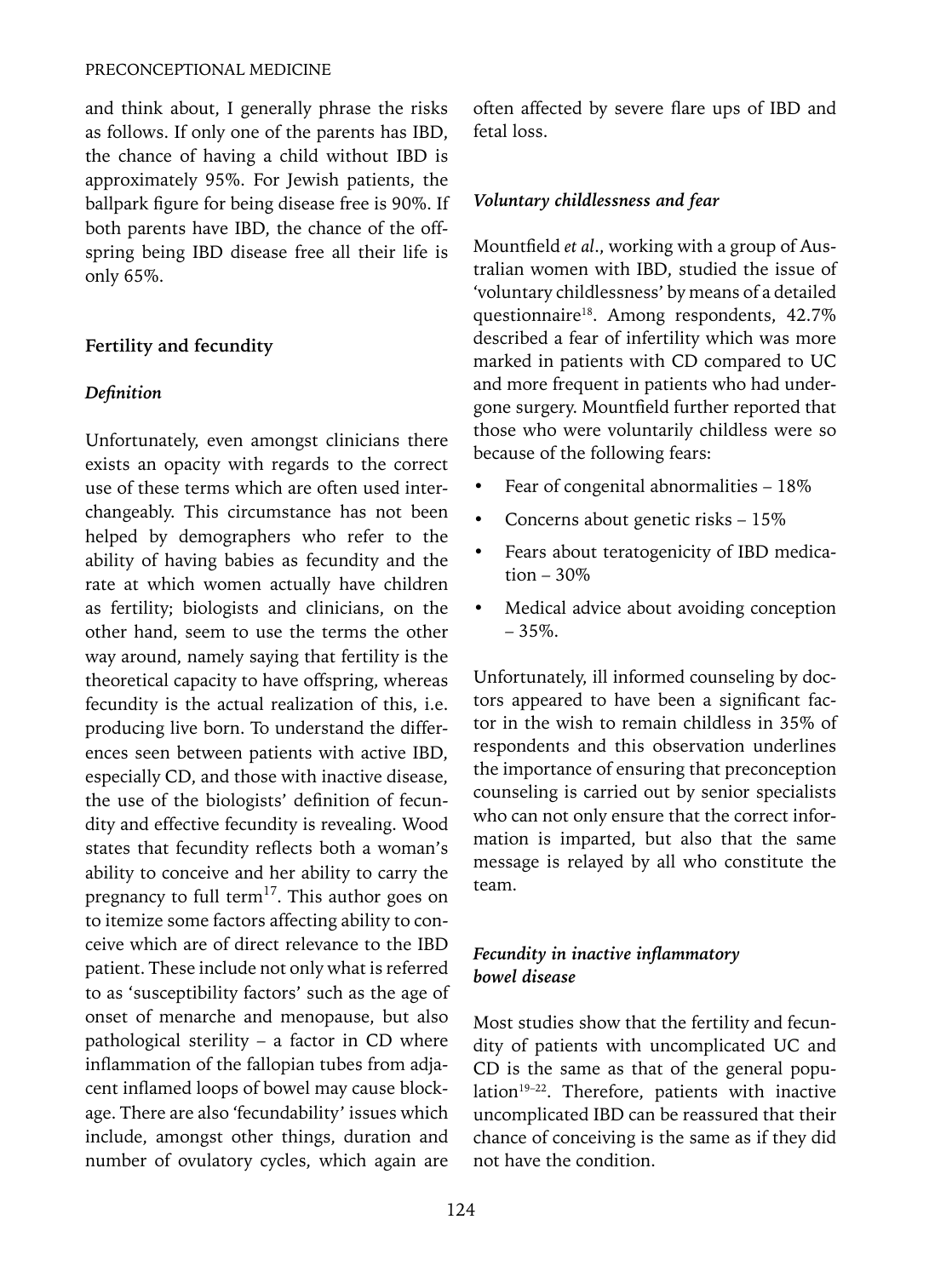#### *Fecundity in active inflammatory bowel disease*

In contrast to those with inactive disease, patients with IBD with active disease or who have had surgery experience decreased fecundity compared to the general population, a fact which has been demonstrated in several studies<sup>23-25</sup>. The decrease is probably small and is seen mostly with active  $CD^{26-28}$ . The most likely explanation for this situation is the intimate contact of inflamed loops of bowel with the female reproductive organs causing their inflammation. This not only results in blockage of the fallopian tubes, but may also contribute to the dyspareunia reported by some patients; it also may influence the frequency of intercourse during active disease, especially if the CD affects the perineum or pelvic structures<sup>29</sup>.

### *Inflammatory bowel disease surgery and fecundity*

Olsen *et al*. compared the fecundity of patients before and after restorative proctocolectomy and ileal pouch–anal anastomosis (IPAA) with the fecundity of women in the general population<sup>24</sup>. Whereas these investigators demonstrated a fecundity ratio of 1.0 preoperatively, following surgery it dropped dramatically to 0.2 (*p*<0.001). Based on comparative studies between IPAA and ileo–rectal anastomosis in patients with familial adenomatous polyposis, this reduction in fecundity is likely to be associated with the IPAA operation itself, because it does not appear to occur with ileo–anal anastomosis. Perhaps the pelvic dissection associated with IPAA engenders more fibrosis and inflammatory response in the adjacent upper genital tract.

The marked reduction in fecundity following IPAA represents a pivotal point in the preconception counseling of female patients with UC. Based on this finding, the European Evidence Based Consensus on the Management of Ulcerative Colitis document suggests in statement

7K that: 'in fertile female patients, the option of an ileo–rectal anastomosis should always be considered because fecundity is at risk after IPAA'30,31.

In other words, if a patient with UC has very active colitis which warrants surgery, then rather than proceeding with IPAA which is normally considered the best operation, one could offer the patient, as a temporizing measure, an ileo–anal operation until such time that the patient completes her family, at which stage IPAA can be offered. However, as part of the counseling discussion, patients need to be made aware that because the rectum remains *in situ* following the ileo–rectal anastomosis, they will remain symptomatic. Under such circumstances, this approach is predicated on the degree of inflammation not being too severe.

An alternative that also may be offered to patients requiring surgery for active colitis is to propose a subtotal colectomy (leaving the rectum *in situ*) and formation of an ileostomy, again offering an IPAA at a later stage.

Some patients proceed with the IPAA and if they fail to conceive in the ensuing years decide to undergo *in vitro* fertilization (IVF), with the rate of IVF being greater than in the general population.

Patients with active CD also may have reduced fecundity<sup>26,31</sup>. This may be related not only to the disease process itself with inflammation affecting the fallopian tube, but also to the effect of previous surgery with subsequent adhesions or alteration of pelvic anatomy itself, and also factors such as pain on intercourse, which is often markedly worse during disease flare  $up^{27}$ . This latter point needs to be sensitively explored in any preconceptional counseling session.

#### **Effects of inflammatory bowel disease on the outcome of pregnancy**

Most population based studies show a higher incidence of adverse outcomes for patients with IBD28,32,33. Cornish *et al*. carried out a large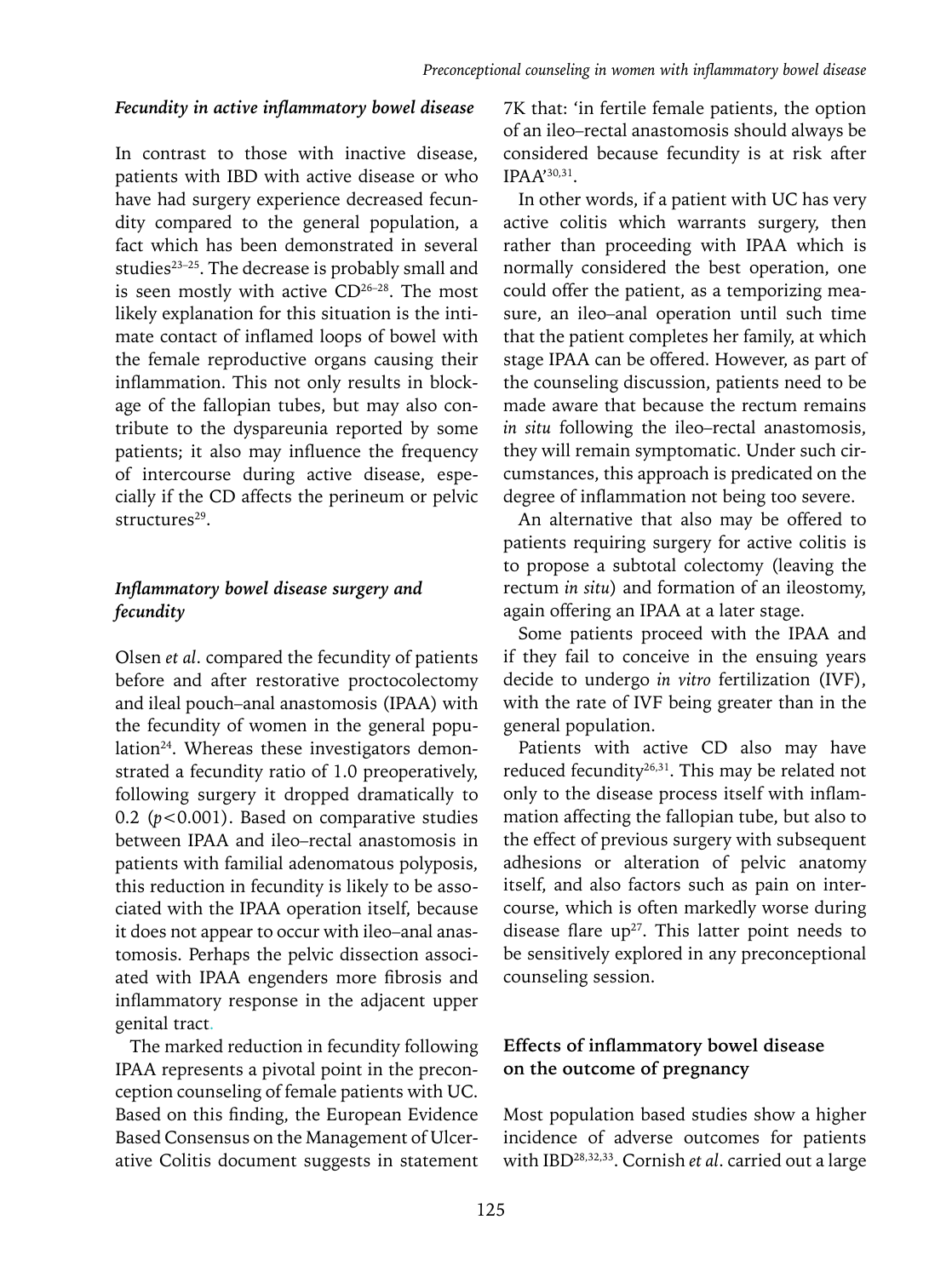meta-analysis to assess the risk of adverse outcomes in pregnant women with IBD<sup>19</sup>. The 12 studies included some 3907 patients with IBD and 320,531 controls. The analysis confirmed significant increases in adverse outcomes as follows:

- Prematurity x 1.87 (95% Cl 1.52–2.31)
- Low birth weight x 2 (95% Cl 1.38–3.19)
- Cesarean rate x 1.5 (95% Cl 1.26–1.79)
- Congenital abnormality x 2.37 (95% Cl 1.47–3.82)

Interestingly, the finding of an increase in congenital abnormalities was not present in four out of the 12 studies, but only in the later and larger studies. Further, the increase was only present in the UC subset of patients (*p*<0.009) and not found in CD (*p*=0.06). Similar findings were also noted by Mahadevan *et al*. in a population based study<sup>34</sup>. However, the question of whether UC was a predisposing factor for congenital abnormalities was looked at in another population based study<sup>35</sup>. Norgard *et al*. noted a slight increase in some forms of selected abnormalities (e.g. limb deficiencies), but overall there was no increase in congenital abnormality compared to the general population.

In general, the adverse outcomes described above have been presumed to be associated with disease activity at the time of conception35,36. Whilst this was not the case in the Mahadevan study, a most prudent approach suggests that it is best to try and conceive when the disease is under good control<sup>37</sup>. All subsequent relapses need to be treated aggressively to bring the disease back under control.

### **Effects of pregnancy on inflammatory bowel disease**

It is impossible to predict how the pregnancy will affect underlying IBD. The relapse rate is about 33%, the same as in the non-pregnant state. Approximately one-third of patients will experience a worsening of their condition, one-third will remain the same and one-third will experience an improvement<sup>38,39</sup>.

# **Effects of inflammatory bowel disease medication on conception and outcome**

The effects of IBD drugs on conception and pregnancy often form the main focus of the patient's anxiety. During counseling it is important to understand the natural fears that patients have about drugs causing malformation. *It is equally important to get across the most important message that will need to be reiterated at every encounter, which is that the best outcome for the baby is for the mother to be as well as possible throughout the pregnancy and that virtually whatever is required to achieve this state must be done*. At the end of the discussion, patients must understand that it is a balance of achieving the benefit of treatment (or deterioration if the drug is withdrawn) against possible risks.

A simple and easily understandable analogy that I always use during counseling goes as follows. I describe the fetus as being akin to a space man inside a space capsule. The mother is the space capsule. The survival and wellbeing of the spaceman depends on the space capsule being in good working order. In the same manner, the best outcome for the fetus is for the mother to be in the very best of health that can be achieved.

#### **Drugs and the fetus**

#### *IBD drugs that can be used pre/postconception*

*5-Aminosalicylic acid (mesalazine/mesalamine – FDA category B)* In conventional doses, this agent is safe. Rahimi *et al*.'s meta-analysis did not reveal concerns about its use $40$ . They obtained the following odds ratios (OR) for the following endpoints: congenital abnormalities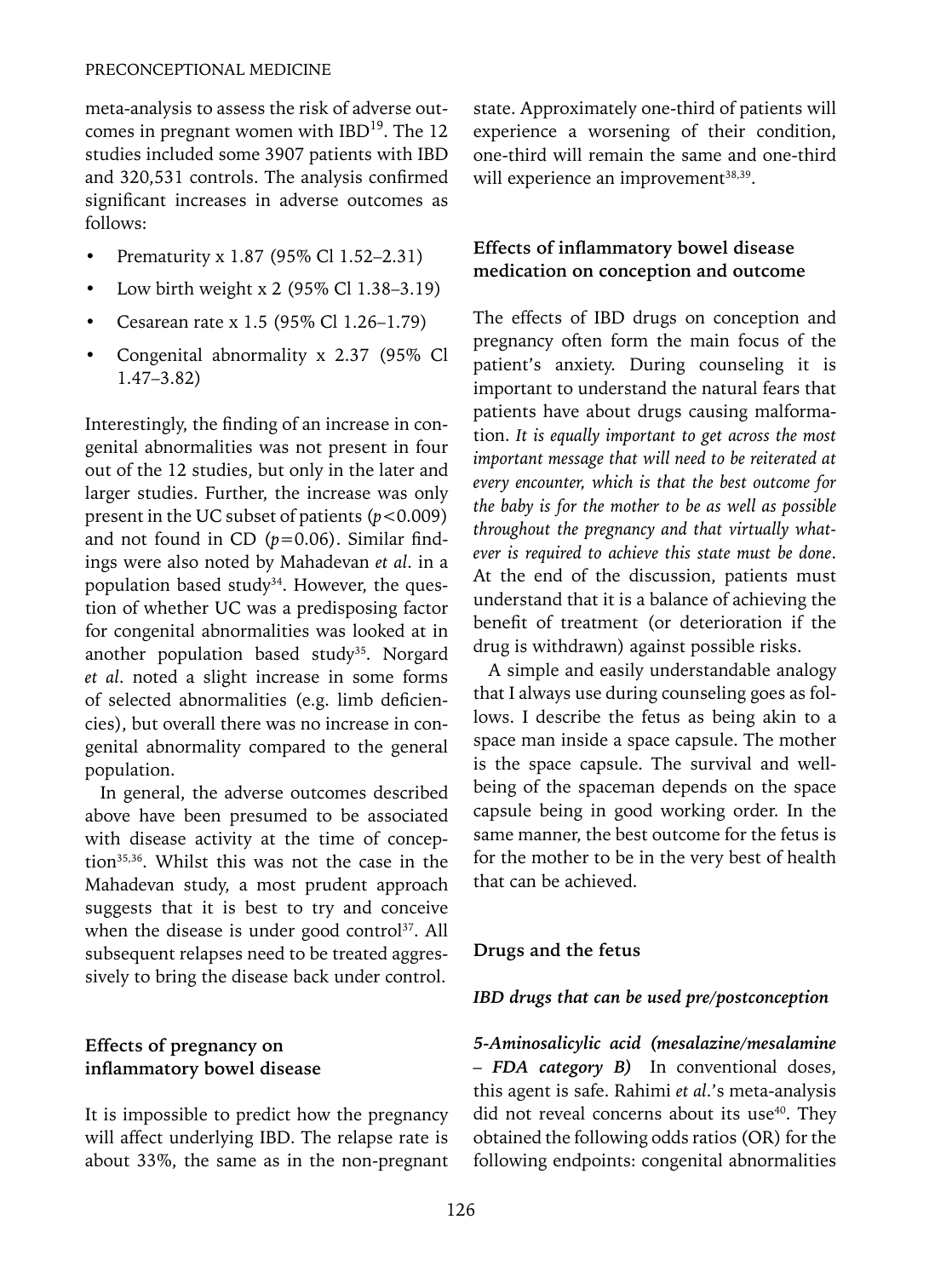OR 1.16, stillbirths OR 2.38, spontaneous abortion OR 1.14, preterm delivery OR 1.35 and low birth weight OR 0.93. Whilst the OR was 2.38 for stillbirths, there were very wide confidence intervals (95% CI 0.85–8.72) and so it was not significant. Historical concerns about sulfsalazine have not been borne out in population based, case-controlled studies<sup>41</sup>.

*Corticosteroids (FDA category C) (prednisilone/budesonide/hydrocortisone)* Steroids are commonly used in IBD in the treatment of an acute flare up and, as such, there is a pressing need to get the condition under control. It is in this context that a judgment must be made regarding their use. A prospective case– controlled study by Gur *et al*. of 311 women using systemic steroids in the first trimester concluded that glucocorticosteroids did not constitute a major teratogenic risk<sup>42</sup>. Additionally, this study did not find an increase in cleft palate which had been reported in other studies<sup>41,43</sup>. Given these data, the use of steroids in a flare up is an appropriate therapy.

*Thiopurines (FDA category D) (azathioprine (AZA), mercaptopurine)* Many of the data on these agents are based on their extensive use in patients with organ transplant or rheumatological conditions such as systemic lupus erythematosus (SLE). Despite the FDA classification of category D, most case studies in both the transplantation setting and the IBD literature do not show a significant increase in congenital malformation $44,45$ . Based on the favorable human data, most gastroenterologists recommend the continuation of azathioprine, although it crosses into breast milk so that manufacturers caution against breastfeeding. The evidence for clinical harm, however, is poor.

*Cyclosporine/ciclosporin (FDA category C)* Cyclosporine can be used in severe colitis in a attempt to avert colectomy, which is associated with a high rate of fetal mortality $46$ . There is no evidence that it exerts any statistically significant teratogenic effect, although some evidence suggests that it may be associated with prematurity and be more likely to cause maternal hypertension<sup>47</sup>. Because it crosses into milk, breastfeeding is contraindicated.

*Infliximab (FDA category B)* Infiximab is a monoclonal anti-tumor necrosis factor (TNF) antibody used when a patient with IBD fails to respond to other therapies. Evidence from the Infiximab Safety Database, the TREAT registry, OTIS (Organisation of Teratology Information Specialists) and the postmarketing reports collected by the manufacturer which describe several hundred patient outcomes do not provide significant evidence of teratogenicity48,49. In addition, Mahadevan reported a series of ten patients intentionally treated by regular infusions throughout their pregnancy which failed to show any teratogenic effects<sup>50</sup>. Infliximab does not cross the placenta until about week 24 of gestation.

# *IBD drugs which must never be used in pre/postconception*

*Methotrexate (FDA category X)* Methotrexate is a folic acid antagonist and interferes with DNA synthesis. It is both teratogenic and acts as an abortifant<sup>51</sup>. Because it remains detectable in tissue for a long time, both the intended father (if he has been on it) and the woman contemplating conception must come off it 6 months before pregnancy is attempted, and reliable contraception must be used during this washout period.

*Thalidomide (FDA category X)* Use of this known teratogen has been limited to complex patients who failed on other treatments. Thalidomide inhibits TNF by increasing degradation of TNF mRNA. The devastating fetal effects (phocomelia) of this agent are well documented. As with methotrexate, thalidomide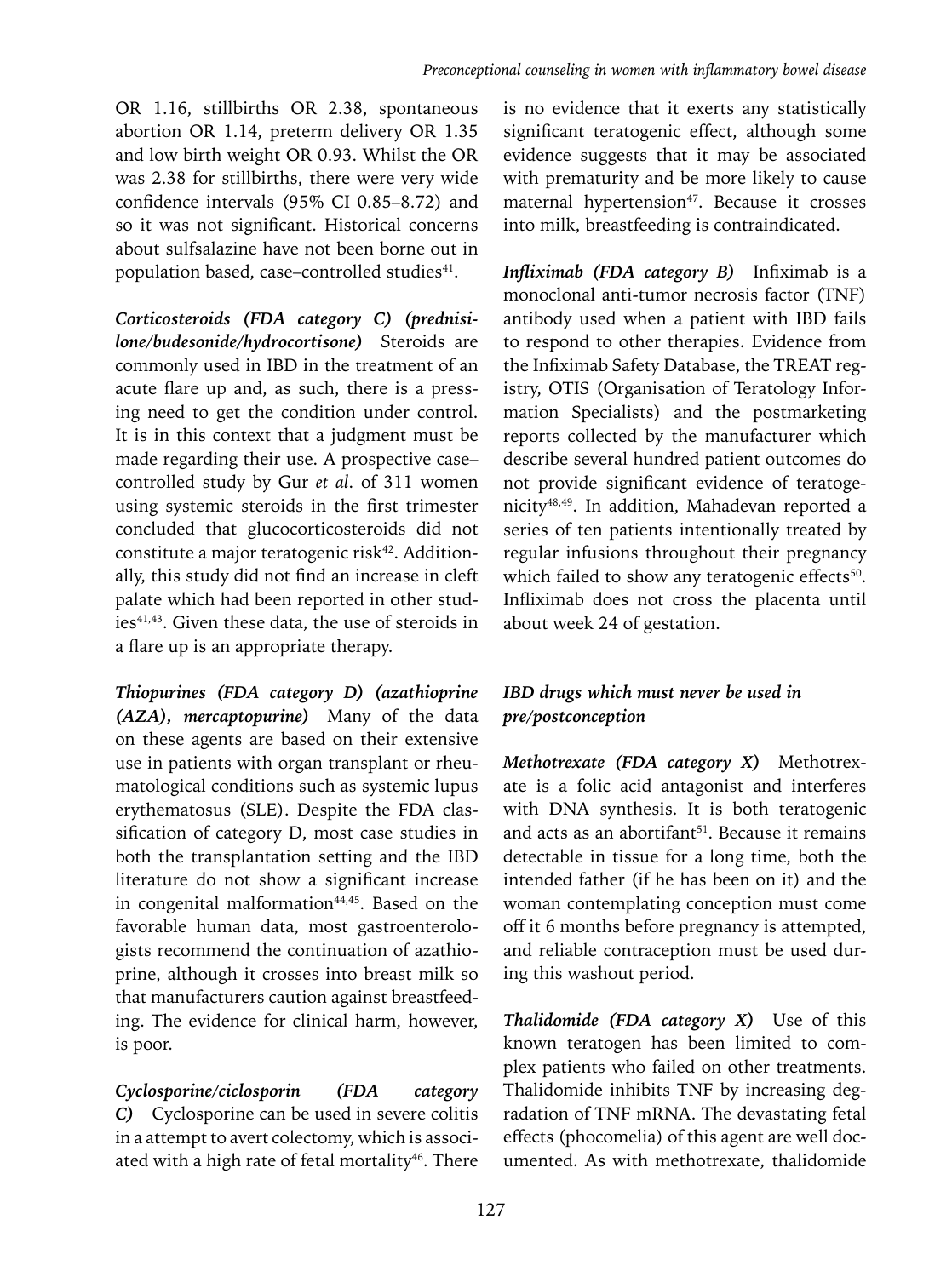#### PRECONCEPTIONAL MEDICINE

should be stopped by the IBD patient (including the intended father if he is on it, see below) for at least 1 month and preferably longer before contemplating attempting to conceive and reliable contraception must be used during this washout period.

#### **Mode of delivery**

The mode of delivery should be decided by normal obstetric criteria. With quiescent or mildly active disease, vaginal delivery remains the norm. This includes patients with either an ileostomy or a colostomy (ECCO statement 11E)52. However, counseling should also cover special situations where a planned cesarean section should actively be discussed. The two special circumstances are active perianal CD and UC patients with IPAA.

# *Delivery in women with perianal Crohn's disease*

In a study by Ilnyckyji *et al*., out of 54 patients with IBD who delivered vaginally, 15 had perianal CD. Of these, four had active disease and all reported a deterioration in their condition following vaginal delivery<sup>53</sup>. In contrast, in  $11$ patients with inactive CD, none reported deterioration. This finding supports the clinical practice of recommending a planned cesarean section in active perianal CD and allowing a trial of vaginal delivery in inactive CD, albeit with a low threshold for converting to cesarean section.

# *Delivery in women with ileal pouch–anal anastomosis*

The general recommendation for IPAA patients is to have a cesarean delivery to avoid the risk of damage to the anal sphincter. Unlike other patients, the integrity of the anal sphincter is all that IPAA patients have to keep them continent. This is the reason why we normally advise delivery by cesarean in IPAA patients. Despite this clinical truism, there is little evidence to support this recommendation<sup>54</sup>. This dichotomy needs to be discussed with the patient at an early stage in her care, and the patient's decision should be recorded in the case notes for the obstetric care team to be aware of as the pregnancy progresses. If, after counseling, the patient still desires to attempt vaginal delivery, then the threshold to convert to cesarean should be low and no instrumentation should be attempted

# *Inflammatory bowel disease affecting the intended father*

There is no evidence that IBD *per se* affects male fertility. However, surgery for IBD and medication used to treat the condition may have an effect on male fertility.

*Surgery in the intended father* Impotence, usually in the form of erectile dysfunction or retrograde ejaculation, following either proctocolectomy or IPAA surgery is a potential problem. A review of this topic by Lindsey and Mortensen quoted a risk of sexual dysfunction in the order of 1–3% after pelvic surgery, but these authors conceded that partial impotence or retrograde ejaculation may be twice as common when it is specifically sought by carefully structured questionnaire<sup>55</sup>. They also made the suggestion that consideration be given to offering storage of semen prior to IPAA in order to avoid this potential problem. The importance of this proposal is that if the male partner of the woman is considering pregnancy suffers with UC and is likely to require pelvic surgery in the form of a IPAA, then counseling needs to address this issue. The options are either to try to postpone the pelvic surgery until such time as conception has been achieved or, if this is not practical, to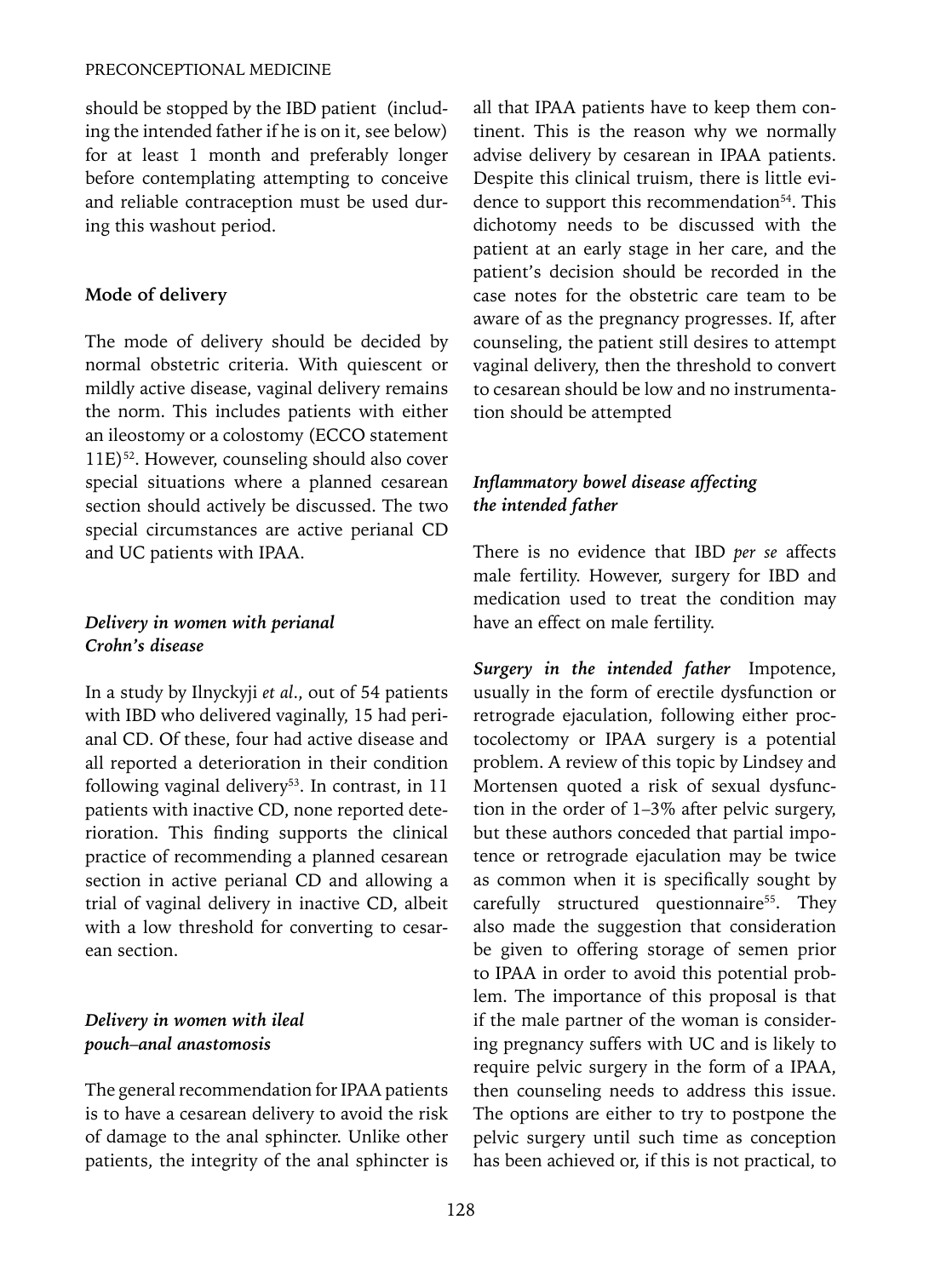see whether storage of semen can be arranged. Should the man be unfortunate enough to be in that small percentage in whom impotence occurs, then there remains the fall back option of using the stored semen to enable assisted conception to occur

*Medication in the intended father* Whilst many of the drugs used in treating IBD in the male are of no known concern with regards to preconception issues, three need special consideration, namely, sulfasalazine because of its effect on fertility and, more worryingly, methotrexate and thalidomide because of their devastating effects on the fetus.

Sulfasalazine is a folic acid antagonist which can cause a dose related decrease in sperm motility and total sperm count. There is no evidence that it is teratogenic $56,57$ . This is not a problem with the other 5-aminosalicylic acids (5-ASAs). It is important to recognize that although sulfasalazine is a folic acid antagonist, these effects are not reversed by ingesting additional folic acid. On the other hand, consideration may need to be given to withdrawing the sulfasalazine in the male patient and substituting the newer 5-ASA compounds if there has been difficulty in getting the female partner pregnant.

Methotrexate is a dihydrofolate reductase inhibitor and interferes with DNA synthesis. This drug is used in patients with active or relapsing IBD, usually CD patients who are resistant or intolerant to azathioprine. Because methotrexate is both an abortificient and teratogenic, it is crucial that the male partner stops using it at least 6 months before contemplating attempting to inseminate his partner and two reliable forms of contraception continue to be used during this 'washout period'.

Thalidomide is an anti-TNF inhibitor used in only a very small number of patients who have failed on to respond thiopurines or methotrexate. Because of its well known and devastating teratogenic effects (phocomelia) it is essential that exactly the same precautions need to be undertaken as with methotrexate.

Because both methotrexate and thalidomide are only used in IBD patients who have had difficult or resistant IBD, a very careful consultation with the intended father's gastroenterologist needs to be undertaken because of the consequences of embarking on this course of action.

# **CONCLUSION**

Preconceptional counseling of the patient with IBD needs to be accomplished by an experienced specialist in order to provide consistent evidence-based advice. Such advice must be sensitive, tailored to the individual circumstances and disease type, and balanced in all regards. The aims are multiple:

- 1. If at all possible, to conceive when the disease is under control;
- 2. Regardless of the degree of activity, all efforts need to be made to keep the disease under control;
- 3. All flare ups should be treated very actively. The majority of IBD medications used are safe in pregnancy.

The analogy of the fetus being like a spaceman inside the mother ship must be introduced from the start to underline that fact that a successful outcome depends on the mother being kept well and in a good state of health.

Finally, although there is a slight increase in adverse pregnancy outcomes in patients with IBD, the majority will, with good care, deliver healthy babies.

# **References**

1. Sonnenberg A. Time trends of mortality from Crohn's disease and ulcerative colitis. *Int J Epidemiol* 2007;36:890–9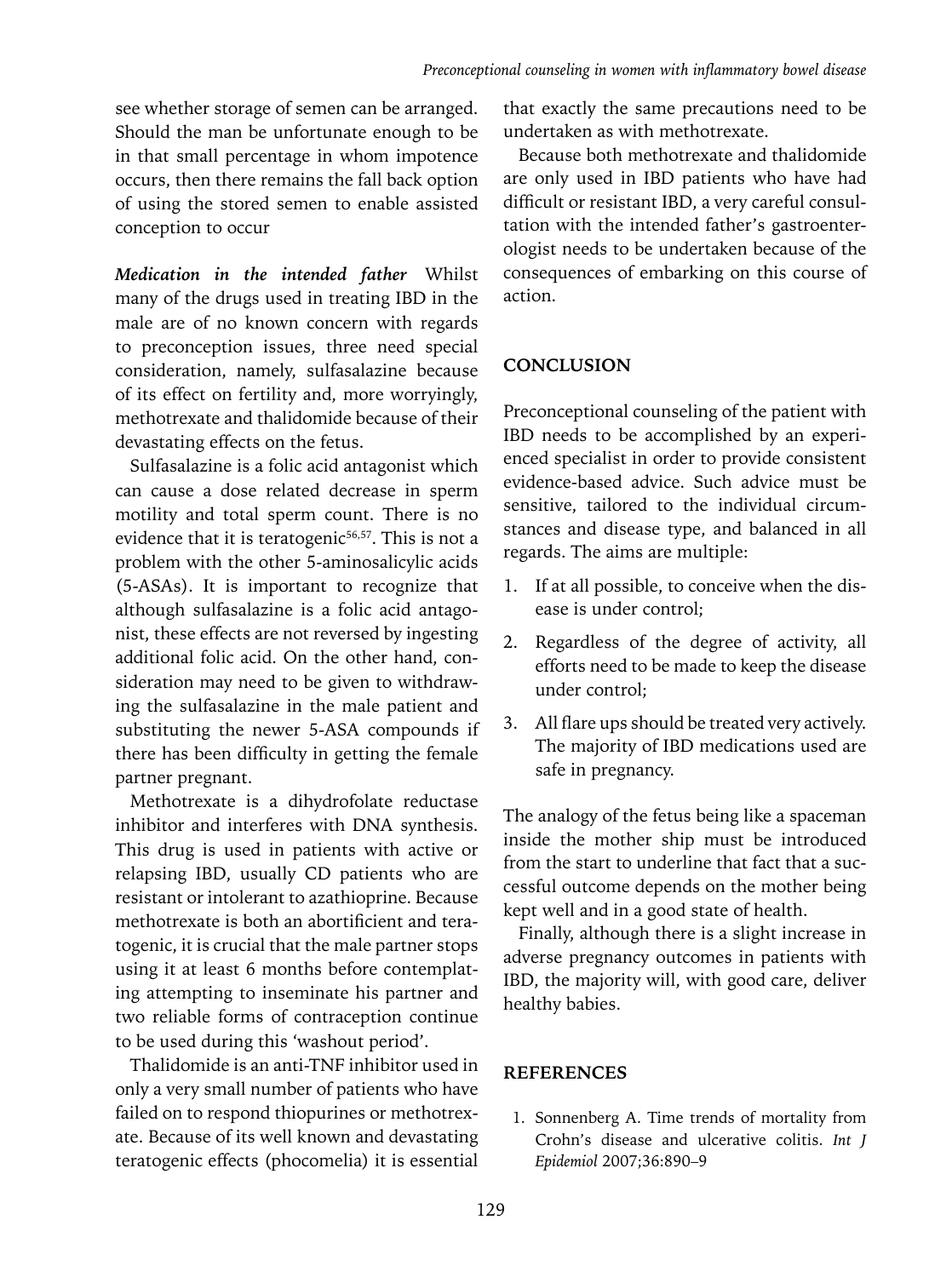- 2. Loftus CG, Loftus EV, Harmsen WS, *et al*. Update on the incidence of Crohn's disease in Olmsted county Minnisota 1940-2000. *Inflamm Bowel Dis* 2007;13:254–61
- 3. Stone M, Mayberry JF, John F, *et al*. Prevalence and management of inflammatory bowel disease:a cross-sectional study from central England. *Eur J Gastroenterol Hepatol*  2003;15:1275–80
- 4. Irvine EJ, Feagan B, Rochon J, *et al*. Quality of life: a valid and reliable measure of therapeutic efficacy in the treatment of inflammatory bowel disease. *Gastroenterology* 1994;106:287–96
- 5. Casellas F, Arenas JI. Impairment of healthrelated quality of life in patients with inflammatory bowel disease. A Spanish multicentre study. *Inflamm Bowel Dis* 2005;11:488–96
- 6. Farmer FG, Michner EA, Mortimer EA. Studies of family history among patients with inflammatory bowel disease. *Clin Gastroenterol* 1980;9:271–8
- 7. Satstangi J, Rosenberg WMC, Jewell DP. The prevalence of inflammatory bowel disease in relatives of patients with Crohns disease. *Eur J Gastroenterol Hepatol* 1994;6:413–6
- 8. Orholm M, Monkholm P, Nielson OH, Sorensen I, Binder V. Familial occurrence of inflammatory bowel disease. *N Engl J Med* 1991;324:84–8
- 9. Freeman HJ. Familial Crohns disease in single or multiple first degree relatives. *J Clin Gastroenterol* 2002;35:9–13
- 10. Halme L, Turunen U, Helio T, *et al*. Familial and sporadic inflammatory bowel disease :comparison of clinical features and serological markers in a genetically homogeneous population. *Scand J Gastroenterol* 2002;37:692–8
- 11. Halme L, Paavola-Sakki P, Turunen U, *et al*. Family and twin studies in inflammatory bowel disease. *World J Gastroenterol* 2006;12:3668–72
- 12. Tysk C, Lindberg E, Jarnerot G, Floderus-Myrhed B. Ulcerative colitis in an unselected population of monozygotic and dizygotic twins. A study of heritability and influence of smoking. *Gut* 1988;29:990–6
- 13. Halfvarson J, Bodkin L, Tysk C, Lindenberg E, Jarnerot G. Inflammatory bowel disease in a Swedish twin cohort: a long term follow up of concordance and clinical characteristics. *Gastroenterology* 2003;124:1767–73
- 14. Mahadevan U. Fertility and pregnancy in the patient with inflammatory bowel disease. *Gut* 2006;55:1198–206
- 15. Yang H, McElree C, Roth MP, Shanahan F, Targan SR, Rotter JI. Familial empirical risks for inflammatory bowel disease: differences between Jews and non Jews. *Gut* 1993;34:517–24
- 16. Bennett RA, Rubin PH, Present DH. Frequency of inflammatory bowel disease in offspring of couples both presenting with inflammatory bowel disease. *Gastroenterology* 1991;100:1638–43
- 17. Wood JW. Fecundity and natural fertility in humans. *Oxf Rev Reprod Biol* 1989;11:61–109
- 18. Mountifield R, Bampton P, Prosser R, *et al*. Fear and fertility in inflammatory bowel disease: A mismatch of perception and reality affects family planning decisions. *Inflamm Bowel Dis* 2009;15:720–5
- 19. Cornish J, Tan E, Teare J, *et al*. A meta-analysis on the influence of inflammatory bowel disease on pregnancy. *Gut* 2007;56:830–7
- 20. Baird DD, Nardranathan M, Sandler RS. Increased risk of preterm birth for women with inflammatory bowel disease. *Gastroenterology* 1990;99:987–94
- 21. Woolfson K, Cohen Z, McLeod RS. Crohns disease and pregnancy. *Dis Colon Rectum* 1990;33:869–73
- 22. Khosla R, Willoughby CP, Jewell D. Crohns disease and pregnancy. *Gut* 1984;25:52–6
- 23. Strange EF, Travis SPL. European evidence based consensus on the diagnosis and management of Crohns disease: definitions and diagnosis. *Gut* 2006;55:statement 11A
- 24. Olsen KO, Juul S, Berndtsson I. Ulcerative colitis: female fecundity before diagnosis, during disease and after surgery compared with a population sample *Gastroenterology* 2002;122:15–9
- 25. Gorgun E, Remzi FH, Goldberg JM, *et al*. Fertility is reduced after restorative proctocolectomy with ileal pouch anal anastomosis: a study of 300 patients. *Surgery* 2004;136:795–803
- 26. Khosla R, Willoughby CP, Jewell D. Crohns disease and pregnancy. *Gut* 1984;25:52–6
- 27. Baird DD, Nardranathan M, Sandler RS. Increased risk of preterm birth for women with inflammatory bowel disease. *Gastroenterology* 1990;99:987–94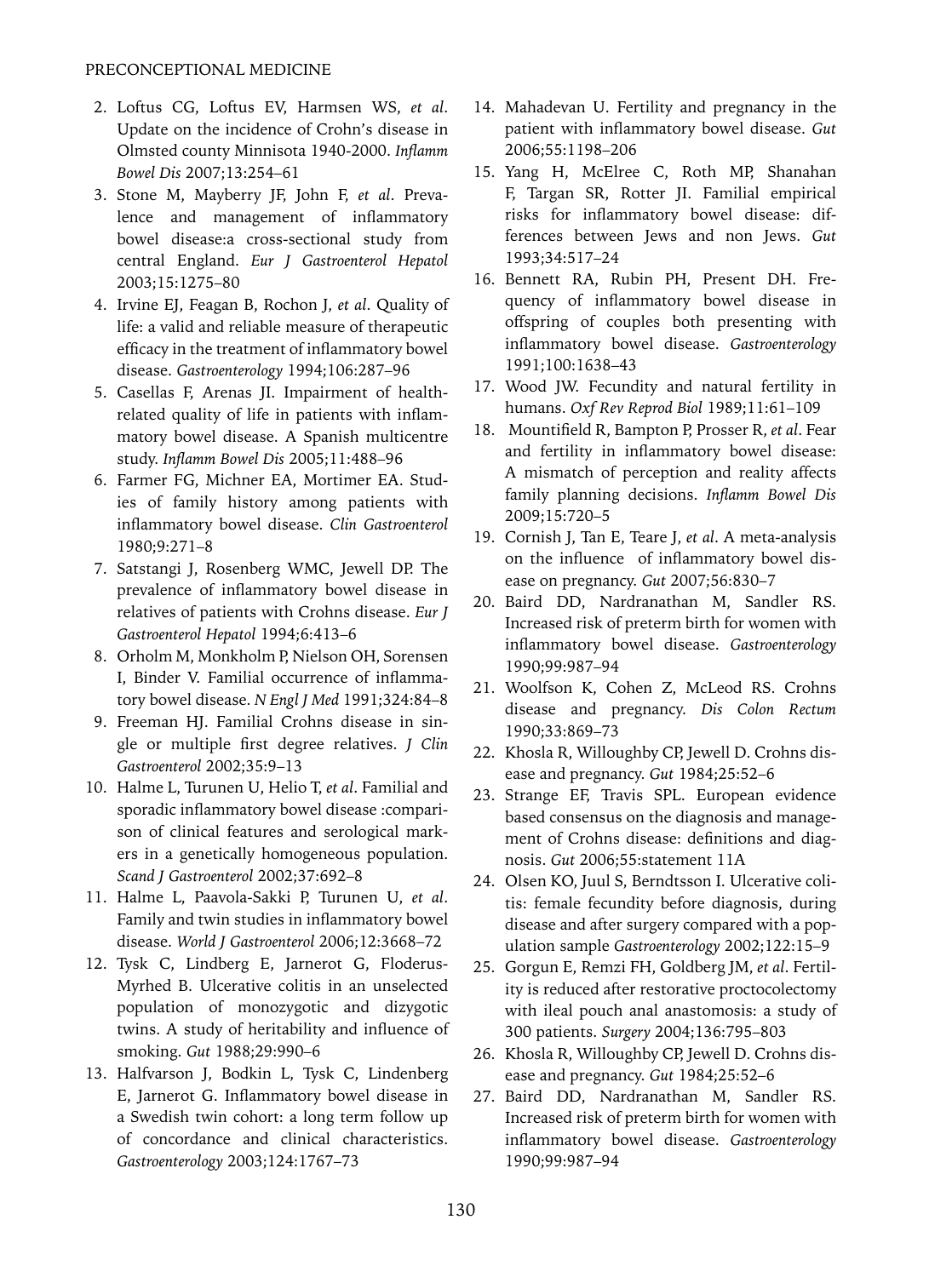- 28. Mayberry JF, Weterman IT. European survey of fertility and pregnancy in women with crohns disease: a case controlled study. *Gut* 1986;27:821–5
- 29. Moody G, Probert C Srivasta EM, *et al*. Sexual dysfunction in women with crohn's disease, a hidden problem. *Digestion* 1992;52:179–83
- 30. Johnson P, Richard C. Female infertilty after ileal pouch anal anastomosis for ulcerative colitis. *Dis Colon Rectum* 2004;47:1119–26
- 31. Travis SPL, Strange EF, Lemann M, *et al*. European evidence based consensus on the management of ulcerative colitis: current management*. J Crohn's Colitis* 2008;2:24–62
- 32. Moser MA, Okun NB, Mayes DC, *et al*. Crohns disease pregnancy and birth weight. *Am J Gastroenterol* 2000;95:1021–6
- 33. Kornfield D, Cnattingius S, Ekom A. Pregnancy outcomes in women with Crohns disease – a population based cohort study. *Am J Obstet Gynecol* 1977;177:942–6
- 34. Mahadevan U, Sandborn W, Hakiman S. Pregnancy outcomes in women with inflammatory bowel disease: a population based cohort study. *Gastroenterology* 2005;128(Suppl 2):A322–3
- 35. Norgard B, Fonager K, Sorensen HT, *et al*. Birth outcomes of women with ulcerative colitis: a nationwide Danish cohort study. *Am J Gastroenterol* 2000;95:13165–70
- 36. Miller JP Inflammatory bowel disease in pregnancy: a review. *J R Soc Med* 1986;79:221–9
- 37. Morales M, Berney T, Jenny A, *et al*. Crohns disease as a risk factor for outcome of pregnancy. *Hepatogastroenterology* 2000;47:1595–8
- 38. Fonager K, Sorensen HT, Olsen J, *et al*. Pregnancy outcome for women with crohns disease: a follow up study based on linkage between national registries. *Am J Gastroenterol* 1998;93:2426–30
- 39. Nielson OH, Andreasson B, Bondesen S, *et al*. Pregnancy in ulcerative colitis. *Scand J Gastroenterol* 1983;18:735–42
- 40. Rahimi R, Ikfar S, Rezaie A, *et al*. Pregnancy outcomes in women with inflammatory bowel disease following exposure to 5-aminosalicyclic acid drugs: a meta-analysis. *Reprod Toxicol* 2008;25:271–5
- 41. Norgard B, Czeizel AE, Rockenbauer M, *et al*. Population based case controlled study of the

safety of sulfasalazine use during pregnancy. *Aliment Pharmacol Ther* 2001;15:483–6

- 42. Gur C, Diav-Citrin O, Shechtman S, *et al*. Pregnancy outcome after first trimester exposure to corticosteroids: a prospective controlled study. *Reprod Toxicol* 2004;18:93–101
- 43. Carmichael SL, Shaw GM. Maternal corticosteroid use and the risk of selective congenital abnormalities. *Am J Med Genet* 1999;86:242–4
- 44. Alstead EM, Ritchie JK, Lennard-Jones JE, *et al*. Safety of azathioprine in pregnancy in inflammatory bowel disease. *Gastroenterology* 1990;99:443–6
- 45. Francella A, Dyan A, Rubin P, *et al*. The safety of 6-mercaptopurine for childbearing patients with inflammatory bowel disease: a retrospective study *Gastroenterology* 2003;124:9117
- 46. Anderson JB, Turner GM, Williamson RC. Fulminant ulcerative colitis in late pregnancy and the puerperium. *J R Soc Med* 1987;80:492–4
- 47. Bar Oz B, Hackman R, Einarson T, *et al*. Pregnancy outcome after cyclosporin therapy during pregnancy: a meta-analysis *Transplantation* 2001;71:1051–5
- 48. Katz JA, Antoni C, Keenan GF, Smith DE, Jacobs SJ, Lichtenstein GR. Outcome of pregnancy in women receiving infliximab for the treatment of Crohn's disease and rheumatoid arthritis. *Am J Gastroenterol* 2004;99:2385–92
- 49. Lichtenstein G, Cohen RD, Feagen BG. Safety of infiximab in Crohns disease. Data from the 5000 patient TREAT registry. *Gastroenterology* 2004;126(Suppl):54
- 50. Mahadevan U, Kane S, Sandborn WJ, *et al*. Intentional Infliximab use during pregnancy for induction or maintenance of remission in Crohns disease. *Aliment Pharmacol Ther* 2005;21:733–8
- 51. Del Campo M, Kosaki K, Bennett FC. Developmental delay in fetal aminopterin/methotrexate syndrome. *Teratology* 1990;60:10–12
- 52. Caprillo R, Gassull MA, Escher JC, *et al*. European evidence based consensus on the diagnosis and management of Crohn's disease: special situations. *Gut* 2006;55:i36–i58
- 53. Ilnyckyi A, BlanchardJF, Rawthorne P, *et al*. Perianal Crohn's disease and pregnancy: mode of delivery. *Am J Gastroenterol* 1999;94:3274–8
- 54. Hahnloser D, Pemberton JH, Wolff BG, *et al*. Pregnancy and delivery before and after ileal